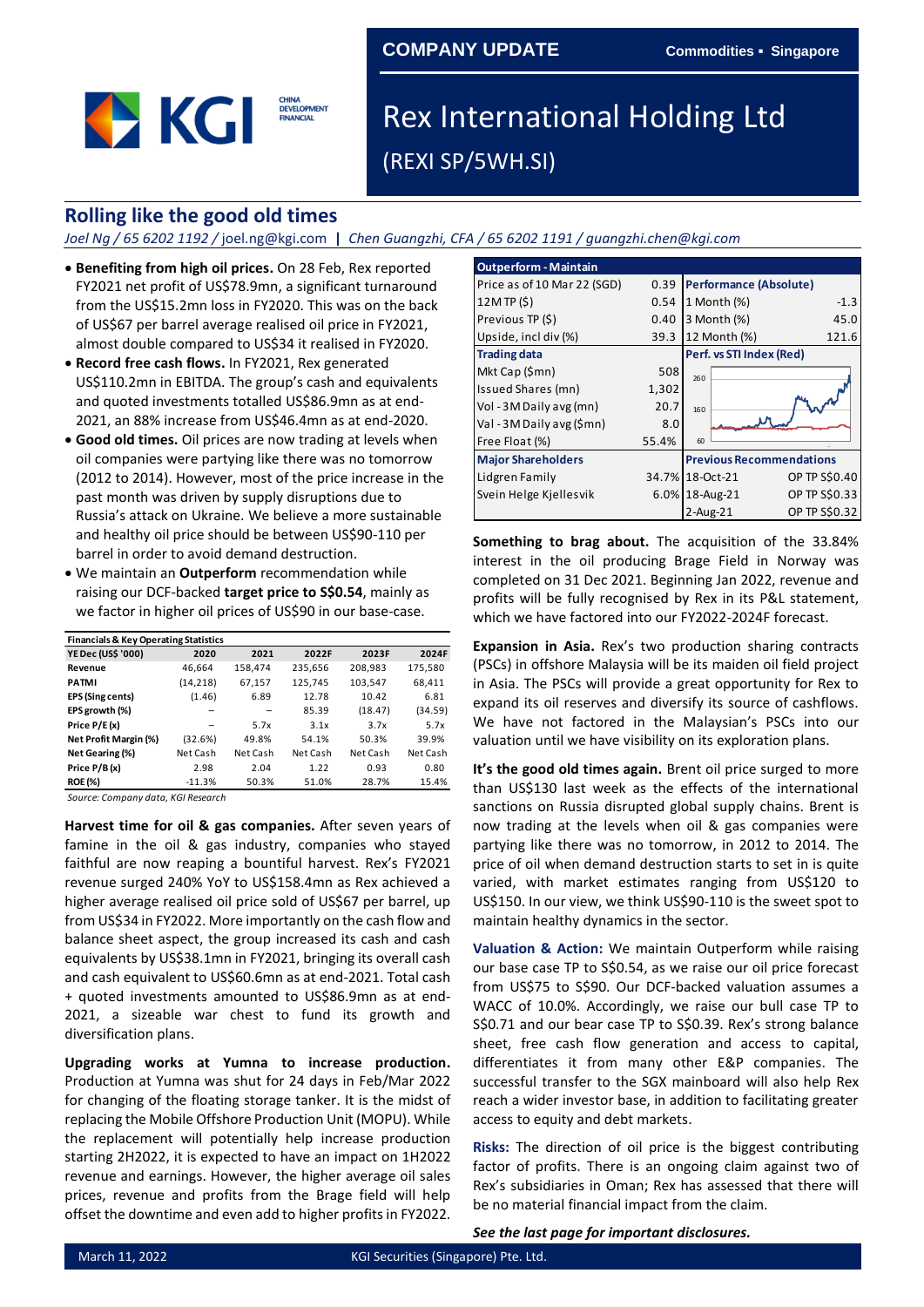

We expect Rex's valuations to by driven primarily by oil prices, production volumes and breakeven costs.

### **Norway tax formula:**

| Operating income          |
|---------------------------|
| - Operating expenses      |
| - Depreciation (6 yrs)    |
| - Exploration and         |
| development expenses      |
| (100%)                    |
| - Environmental taxes and |
| area fees                 |
| - Net financial costs     |
| $=$ Corp tax base (22%)   |
|                           |

Uplift (24% of capex) = Special tax base (56%)

### **Valuations and peer comparison**

We maintain our Outperform recommendation while raising our fair value to S\$0.53 per share in our base case scenario.

### **Key valuation drivers and scenario analysis**

The three key drivers of Rex's valuation are the average selling price (ASP) of oil, production volume and breakeven costs. We have assumed an ASP of US\$90 in our base-case scenario and utilised a total average cost of production (CapEx + OpEx) of US\$29 per barrel.

Taxes are calculated differently for Oman and Norway. For Oman, MOL is entitled to approximately 64% of gross oil production while the remainder goes to the government who pays the taxes. In Norway, oil and gas companies are taxed a total rate of 78%. However, this is split between 20-30% for the standard company tax rate and 50-60% for the special tax rate. As of 2021, this ratio was at 22% for standard rate and 56% for special.

However, many oil & gas companies operating in Norway are expected to pay minimal or no taxes in 2021 due to favourable government policies. The key changes implemented for 2020 and 2021 include tax rebates set at 100% of capital expenditure, with which Rystad Energy estimates can reduce breakeven prices for projects by an average of 40%. Furthermore, a higher uplift of 24% (uplift is a percentage of CapEx that can offset the special tax base) is now accelerated to one year rather than the previous 20.8% over four years.

| <b>Valuation</b> | Assumptions for 2021-2027<br>Key changes between each scenario are underlined                                                                                                                    | Valuation<br>per share (S\$) |
|------------------|--------------------------------------------------------------------------------------------------------------------------------------------------------------------------------------------------|------------------------------|
| Base case        | US\$90 oil price<br>Yumna total gross production based on 7.0 MMboe (2022-2025)<br>Brage total production based on 6.5 MMboe (2022-2027)<br>US\$4.50 NPV per MMboe for Shrek, Falk and Fogelberg | S\$0.54                      |
| Upside case      | US\$100 oil price<br>Yumna total production based on 8.7 MMboe (2022-2027)<br>Brage total production based on 6.5 MMboe (2022-2027)<br>US\$6.00 NPV per MMboe for Shrek, Falk and Fogelberg      | S\$0.71                      |
| Downside case    | US\$80 oil price<br>Yumna total production based on 4.2 MMboe (2022-2023)<br>Brage total production based on 6.5 MMboe (2022-2027)<br>US\$3.00 NPV per MMboe for Shrek, Falk and Fogelberg       | S\$0.39                      |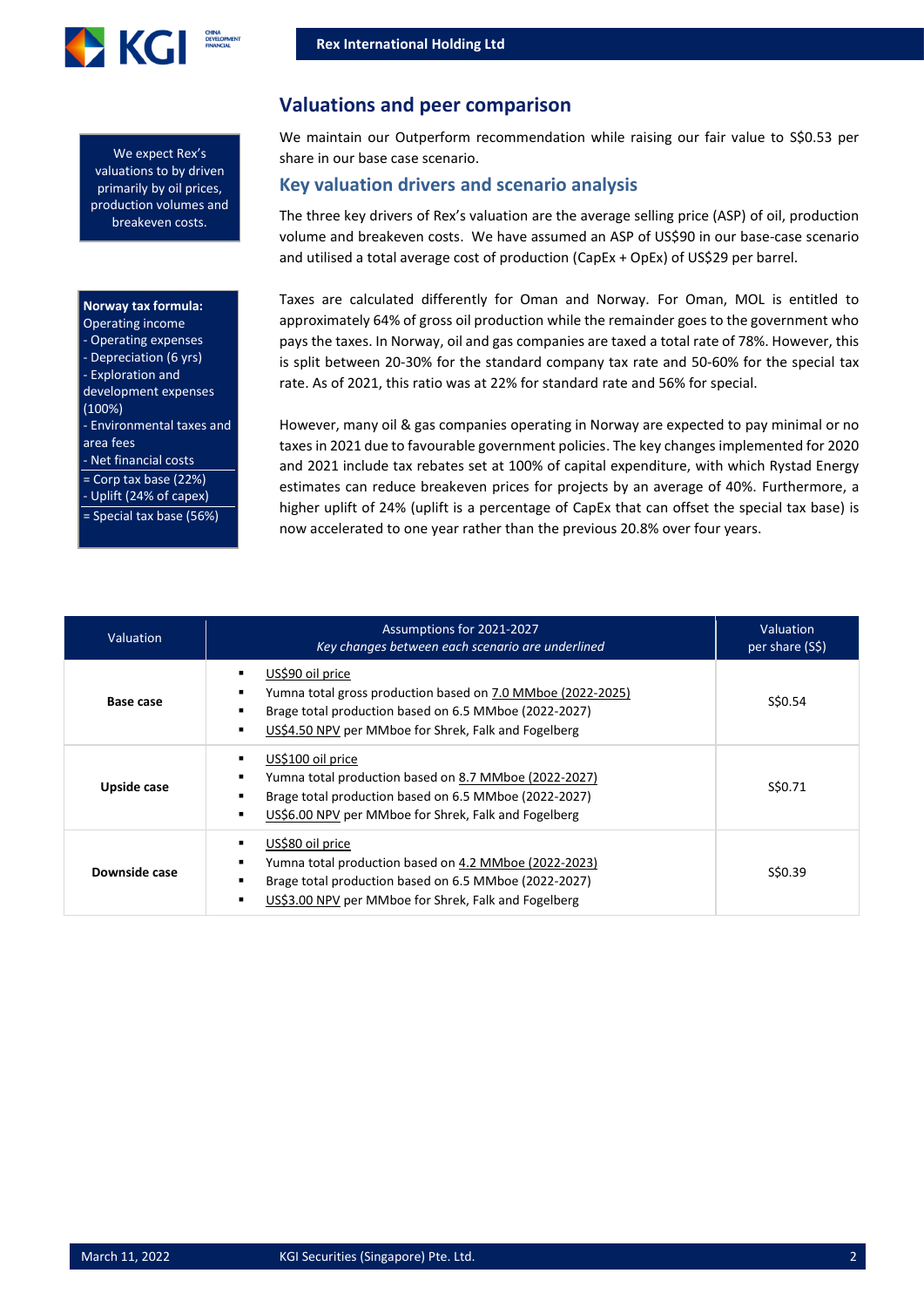

**Base case valuation**

#### Our base case scenario assumes an average oil price of US\$90 over our forecast period.

Our base case valuation scenario utilizes a conservative set of assumptions. We applied a 10.0% discount rate. The cost of debt is at 8.5%, and the cost of equity equals 11.5%. For Brage, 100% of capex in 2021 can be expensed in the same year, while we estimate that US\$77mn in deferred taxes will offset the special tax (56% rate) up to 2027.

| 2022                | 2023           |                          | 2025       | 2026       | 2027       |
|---------------------|----------------|--------------------------|------------|------------|------------|
| (31.8%)             | (26.7%)        | (27.3%)                  | (25.0%)    |            |            |
| 7,500               | 5,500          | 4,000                    | 3,000      |            |            |
| 325                 | 365            | 365                      | 365        |            |            |
| 2,437,500           | 2,007,500      | 1,460,000                | 1,095,000  |            |            |
| 64.0%               | 64.0%          | 64.0%                    | 64.0%      |            |            |
| 1,560,000           | 1,284,800      | 934,400                  | 700,800    |            |            |
| 90                  | 90             | 90                       | 90         |            |            |
| 140,400,000         | 115,632,000    | 84,096,000               | 63,072,000 |            |            |
|                     |                |                          |            |            |            |
| 2,400,000           | -              | $\overline{a}$           |            |            |            |
|                     |                | $\overline{\phantom{0}}$ | 4,000,000  |            |            |
|                     |                |                          |            |            |            |
| 13.8                | 15.3           | 21.0                     | 18.7       |            |            |
| 33,580,000          | 30,660,000     | 30,660,000               | 20,440,000 |            |            |
| 23.9%               | 26.5%          | 36.5%                    | 32.4%      |            |            |
| 104,420,000         | 84,972,000     | 53,436,000               | 38,632,000 |            |            |
|                     |                |                          |            |            |            |
| 10%                 |                |                          |            |            |            |
| 231,685,500         |                |                          |            |            |            |
| 1,315,508           |                |                          |            |            |            |
| 0.18                |                |                          |            |            |            |
| 0.24                |                |                          |            |            |            |
|                     |                |                          |            |            |            |
|                     |                |                          |            |            |            |
|                     |                |                          |            |            |            |
|                     |                |                          |            |            |            |
|                     |                | 2024                     |            | 2026       | 2027       |
| 2022                | 2023           |                          | 2025       |            |            |
| (2.0%)              | (2.0%)         | (2.0%                    | (2.0%      | (2.0%)     | $(2.0\%)$  |
| 2,900               | 2,842          | 2,785                    | 2,729      | 2,675      | 2,621      |
| 365                 | 365            | 365                      | 365        | 365        | 365        |
| 1,058,400           | 1,037,232      | 1,016,487                | 996,158    | 976,234    | 956,710    |
| 90                  | 90             | 90                       | 90         | 90         | 90         |
| 95,256,000          | 93,350,880     | 91,483,862               | 89,654,185 | 87,861,101 | 86,103,879 |
|                     |                |                          |            |            |            |
| 24,367,816          | 24,367,816     | 24,367,816               | 24,367,816 | 24,367,816 | 24,367,816 |
|                     |                |                          |            |            |            |
|                     |                |                          |            |            |            |
| 7.0                 | 7.0            | 7.0                      | 7.0        | 7.0        | 7.0        |
| 7,408,800           | 7,260,624      | 7,115,412                | 6,973,103  | 6,833,641  | 6,696,968  |
| 7.8%                | 7.8%           | 7.8%                     | 7.8%       | 7.8%       | 7.8%       |
| 63,479,384          | 61,722,440     | 60,000,635               | 58,313,266 | 56,659,644 | 55,039,095 |
| 13,965,464          | 13,578,937     | 13,200,140               | 12,828,918 | 12,465,122 | 12,108,601 |
| 49,513,919          | 48,143,503     | 46,800,495               | 45,484,347 | 44,194,522 | 42,930,494 |
|                     |                |                          |            |            |            |
| 49,513,919          | 48, 143, 503   | 46,800,495               | 45,484,347 | 44,194,522 | 42,930,494 |
|                     |                |                          |            |            |            |
| 10%                 |                |                          |            |            |            |
| 202,703,465         |                |                          |            |            |            |
| 1,315,508           |                |                          |            |            |            |
| 0.15                |                |                          |            |            |            |
|                     |                |                          |            |            |            |
| 0.21                |                |                          |            |            |            |
| 91.65%              |                |                          |            |            |            |
| 0.191               |                |                          |            |            |            |
|                     |                |                          |            |            |            |
| <b>Estimated 2C</b> | % stake        | <b>Total barrels</b>     |            |            |            |
|                     | 91.81%<br>0.22 |                          | 2024       |            |            |

| Licesnse                                          | <b>Estimated 2C</b><br>resources<br>(MMboe) | % stake<br>owned by Rex | <b>Total barrels</b><br>owned by Rex<br>(MMboe) | <b>Remarks</b>           |
|---------------------------------------------------|---------------------------------------------|-------------------------|-------------------------------------------------|--------------------------|
| Shrek                                             | 23.0                                        | 27%                     | 6.2                                             |                          |
| Falk                                              | 28.6                                        | 45%                     | 12.9                                            |                          |
| Linerle                                           | -                                           | 45%                     | -                                               | No date set for drilling |
| Fat Canyon                                        | -                                           | 14%                     | -                                               | Drilling in 2H 2021      |
| Fogelberg                                         | 49.0                                        | 12%                     | 5.9                                             | Pending cash payable     |
| Total                                             | 100.6                                       |                         | 25.0                                            |                          |
| Scenario (NPV per barrel of oil equivalent), US\$ | 3.00                                        | 4.50                    | 6.00                                            |                          |
| Barrels to Rex (MMboe)                            | 25.0                                        | 25.0                    | 25.0                                            |                          |
| Total value of Licenses (US\$)                    | 74.9                                        | 112.3                   | 149.8                                           |                          |
| Total value of licenses / share (US\$)            | 0.06                                        | 0.09                    | 0.11                                            |                          |

| Total value of licenses / share (\$\$)<br>Excluding "Fat Canyon" and "Linerle" | 0.08  | 0.12<br>0.15                                                                                                                                          |
|--------------------------------------------------------------------------------|-------|-------------------------------------------------------------------------------------------------------------------------------------------------------|
| Total valuation per share, S\$                                                 | Value | <b>Assumptions</b>                                                                                                                                    |
| YUMNA, OMAN                                                                    | 0.218 | Rex has 91.81% stake in MOL:<br>MOL has a 100% stake in the Yumna field.<br>Production life based on Gross 2P reserves<br>of 10.0mn MMboe (2021-2025) |
| <b>BRAGE, NORWAY</b>                                                           | 0.191 | Rex has 91.65% stake in Lime; Lime has a 33.8% stake in Brage field.<br>Production life based on 7.7 MMboe (2021-2027)                                |

| Total value per share, S\$                             | 0.54            |                                                                                   |
|--------------------------------------------------------|-----------------|-----------------------------------------------------------------------------------|
| Less US\$60mn 2.5 Yr bond (\$S81mn)                    | (0.062)         | Interest rate 3m NIBOR +8.25%:<br>maturity 9 Jan 2024; to be listed on Oslo Børs. |
| Less Net Debt / Add net cash (excluding US\$60mn bond) | 0.080           | Cash and quoted investments as at end-2021                                        |
| NORWAY LICENSES                                        | 0.115           | US\$4.50 per MMboe for Shrek. Falk and Fogelberg                                  |
| <b>DIMOL, NUNVAL</b>                                   | <b>U.L.J.L.</b> | Production life based on 7.7 MMboe (2021-2027)                                    |

We assumed 40 days of production shut-in for the replacement of the floating storage tanker and MOPU in 1Q2022.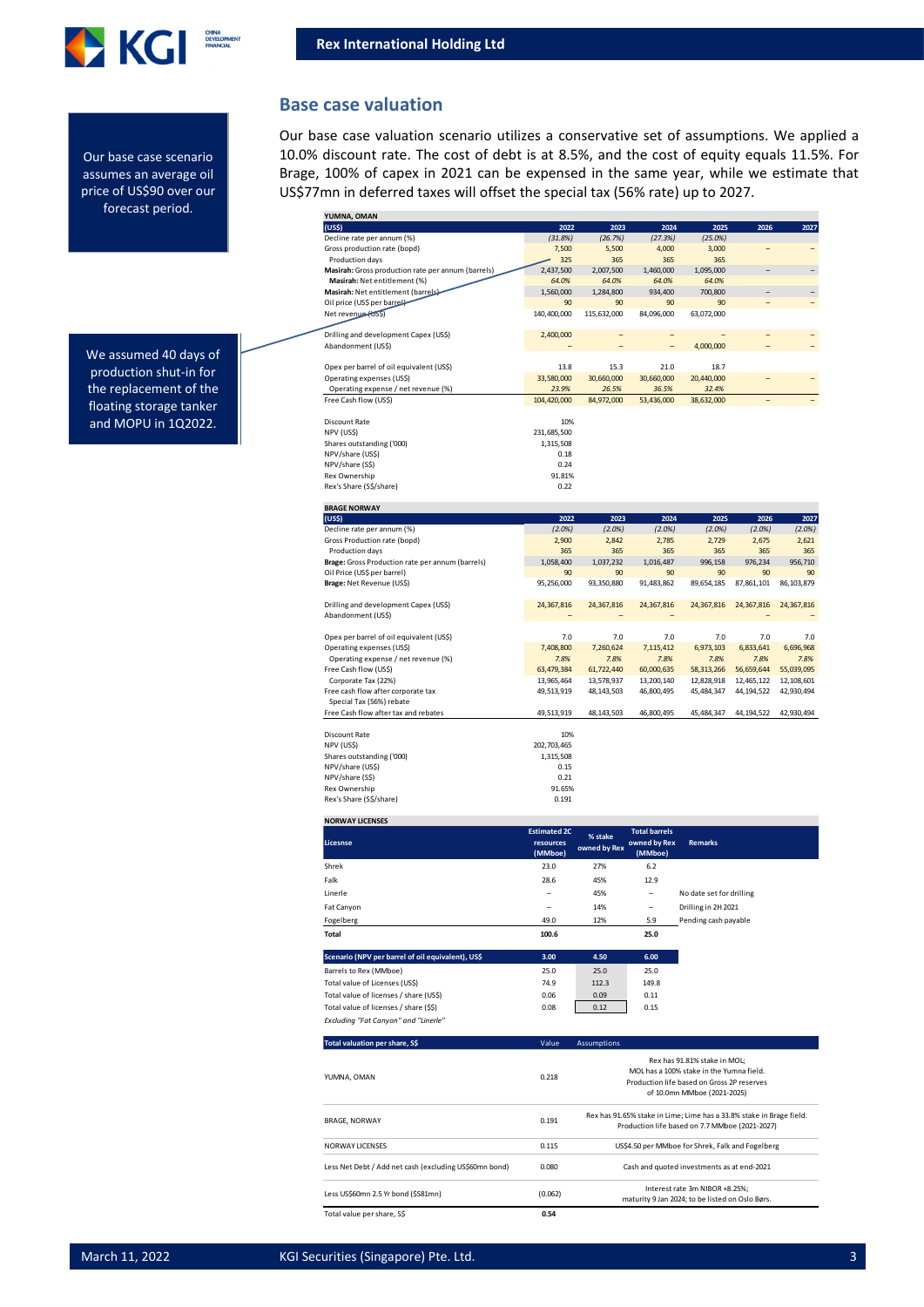

#### Our upside scenario assumes oil prices of US\$100, larger reserves for Yumna and higher NAV for the Norwegian licenses.

## **Upside case valuation**

| YUMNA, OMAN                                        |             |             |             |            |            |       |
|----------------------------------------------------|-------------|-------------|-------------|------------|------------|-------|
| (US <sub>5</sub> )                                 | 2022        | 2023        | 2024        | 2025       | 2026       |       |
| Decline rate per annum (%)                         | (29.8%)     | (27.5%)     | (25.9%)     | (23.3%)    | (27.3%)    |       |
| Gross production rate (bopd)                       | 8,000       | 5,800       | 4,300       | 3,300      | 2,400      |       |
| Production days                                    | 365         | 335         | 365         | 365        | 365        |       |
| Masirah: Gross production rate per annum (barrels) | 2,920,000   | 1,943,000   | 1,569,500   | 1,204,500  | 876,000    |       |
| Masirah: Net entitlement (%)                       | 64.0%       | 64.0%       | 64.0%       | 64.0%      | 64.0%      |       |
| Masirah: Net entitlement (barrels)                 | 1,868,800   | 1,243,520   | 1,004,480   | 770.880    | 560.640    |       |
| Oil price (US\$ per barrel)                        | 100         | 100         | 100         | 100        | 100        |       |
| Net revenue (USS)                                  | 186.880.000 | 124.352.000 | 100.448.000 | 77.088.000 | 56,064,000 |       |
| Drilling and development Capex (US\$)              | 16,819,200  |             |             |            |            |       |
| Abandonment (US\$)                                 |             |             |             |            |            |       |
| Opex per barrel of oil equivalent (US\$)           | 10.5        | 15.8        | 19.5        | 25.5       | 35.0       |       |
| Operating expenses (US\$)                          | 30,660,000  | 30,660,000  | 30,660,000  | 30,660,000 | 30,660,000 |       |
| Operating expense / net revenue (%)                | 16.4%       | 24.7%       | 30.5%       | 39.8%      | 54.7%      |       |
| Free Cash flow (US\$)                              | 139,400,800 | 93,692,000  | 69,788,000  | 46,428,000 | 25,404,000 |       |
| <b>Discount Rate</b>                               | 10%         |             |             |            |            |       |
| NPV (US\$)                                         | 304,076,996 |             |             |            |            |       |
| Shares outstanding ('000)                          | 1,315,508   |             |             |            |            |       |
| NPV/share (US\$)                                   | 0.23        |             |             |            |            |       |
| NPV/share (S\$)                                    | 0.31        |             |             |            |            |       |
| Rex Ownership                                      | 91.81%      |             |             |            |            |       |
| Rex's Share (S\$/share)                            | 0.29        |             |             |            |            |       |
| <b>BRAGE NORWAY</b>                                |             |             |             |            |            |       |
| (US <sub>5</sub> )                                 | 2022        | 2023        | 2024        | 2025       | 2026       | 2027  |
| Decline rate per annum (%)                         | $(4.0\%)$   | $(4.0\%)$   | $(4.0\%)$   | $(4.0\%)$  | $(4.0\%)$  | (4.0% |
| Gross Production rate (bopd)                       | 3,264       | 3,133       | 3,008       | 2,888      | 2,772      | 2,661 |
| Production days                                    | 365         | 365         | 365         | 365        | 365        | 365   |

| oross i rodaction rate (bopa)                    | J, L, T     | ر ب د رب    | J,uuu        | L,uuu       | 2,772         | L, V, L    |
|--------------------------------------------------|-------------|-------------|--------------|-------------|---------------|------------|
| Production days                                  | 365         | 365         | 365          | 365         | 365           | 365        |
| Brage: Gross Production rate per annum (barrels) | 1,191,360   | 1,143,706   | 1,097,957    | 1,054,039   | 1,011,878     | 971,402    |
| Oil Price (US\$ per barrel)                      | 100         | 100         | 100          | 100         | 100           | 100        |
| Brage: Net Revenue (US\$)                        | 119,136,000 | 114,370,560 | 109,795,738  | 105,403,908 | 101, 187, 752 | 97,140,242 |
| Drilling and development Capex (US\$)            | 24,367,816  | 24,367,816  | 24,367,816   | 24.367.816  | 24.367.816    | 24,367,816 |
| Abandonment (US\$)                               |             |             |              |             |               |            |
|                                                  |             |             |              |             |               |            |
| Opex per barrel of oil equivalent (US\$)         | 7.0         | 7.0         | 7.0          | 7.0         | 7.0           | 7.0        |
| Operating expenses (US\$)                        | 8,339,520   | 8,005,939   | 7,685,702    | 7,378,274   | 7,083,143     | 6,799,817  |
| Operating expense / net revenue (%)              | 7.0%        | 7.0%        | 7.0%         | 7.0%        | 7.0%          | 7.0%       |
| Free Cash flow (US\$)                            | 86,428,664  | 81,996,805  | 77,742,220   | 73,657,818  | 69,736,793    | 65,972,609 |
| Corporate Tax (22%)                              | 19,014,306  | 18,039,297  | 17, 103, 288 | 16,204,720  | 15,342,094    | 14,513,974 |
| Free cash flow after corporate tax               | 67,414,358  | 63,957,508  | 60,638,932   | 57,453,098  | 54,394,699    | 51,458,635 |
| Special Tax (56%) rebate                         |             |             |              |             |               |            |
| Free Cash flow after tax and rebates             | 67,414,358  | 63,957,508  | 60,638,932   | 57,453,098  | 54,394,699    | 51,458,635 |
|                                                  |             |             |              |             |               |            |
|                                                  |             |             |              |             |               |            |

| Discount Rate             | 10%         |
|---------------------------|-------------|
| NPV (USS)                 | 261.765.276 |
| Shares outstanding ('000) | 1.315.508   |
| NPV/share (US\$)          | 0.20        |
| NPV/share (SS)            | 0.27        |
| Rex Ownership             | 91.65%      |
| Rex's Share (S\$/share)   | 0.246       |

### **NORWAY LICENSES**

| Licesnse                                          | <b>Estimated 2C</b><br>resources<br>(MMboe) | % stake<br>owned by Rex | <b>Total barrels</b><br>owned by Rex<br>(MMboe) | <b>Remarks</b>           |
|---------------------------------------------------|---------------------------------------------|-------------------------|-------------------------------------------------|--------------------------|
| Shrek                                             | 23.0                                        | 27%                     | 6.2                                             |                          |
| Falk                                              | 28.6                                        | 45%                     | 12.9                                            |                          |
| Linerle                                           | -                                           | 45%                     | -                                               | No date set for drilling |
| Fat Canyon                                        | -                                           | 14%                     | -                                               | Drilling in 2H 2021      |
| Fogelberg                                         | 49.0                                        | 12%                     | 5.9                                             | Pending cash payable     |
| Total                                             | 100.6                                       |                         | 25.0                                            |                          |
| Scenario (NPV per barrel of oil equivalent), US\$ | 3.00                                        | 4.50                    | 6.00                                            |                          |
| Barrels to Rex (MMboe)                            | 25.0                                        | 25.0                    | 25.0                                            |                          |
| Total value of Licenses (US\$)                    | 74.9                                        | 112.3                   | 149.8                                           |                          |
| Total value of licenses / share (US\$)            | 0.06                                        | 0.09                    | 0.11                                            |                          |
| Total value of licenses / share (\$\$)            | 0.08                                        | 0.12                    | 0.15                                            |                          |
| Excluding "Fat Canyon" and "Linerle"              |                                             |                         |                                                 |                          |

| Total valuation per share, S\$                         | Value   | <b>Assumptions</b>                                                   |
|--------------------------------------------------------|---------|----------------------------------------------------------------------|
|                                                        |         | Rex has 91.81% stake in MOL:                                         |
| YUMNA, OMAN                                            | 0.286   | MOL has a 100% stake in the Yumna field.                             |
|                                                        |         | Production life based on                                             |
|                                                        |         | Gross 2P reserves of 13.3mn MMboe (2021-2027)                        |
|                                                        |         | Rex has 91.65% stake in Lime; Lime has a 33.8% stake in Brage field. |
| <b>BRAGE, NORWAY</b>                                   | 0.246   | Production life based on 7.7 MMboe (2021-2027)                       |
| NORWAY LICENSES                                        | 0.154   | US\$6.00 per MMboe for Shrek, Falk and Fogelberg                     |
| Less Net Debt / Add net cash (excluding US\$60mn bond) | 0.080   | Cash and quoted investments as at end-2021                           |
|                                                        |         | Interest rate 3m NIBOR +8.25%:                                       |
| Less US\$60mn 2.5 Yr bond (\$\$81mn)                   | (0.062) | maturity 9 Jan 2024; to be listed on Oslo Børs.                      |
| Total value per share. SS                              | 0.71    |                                                                      |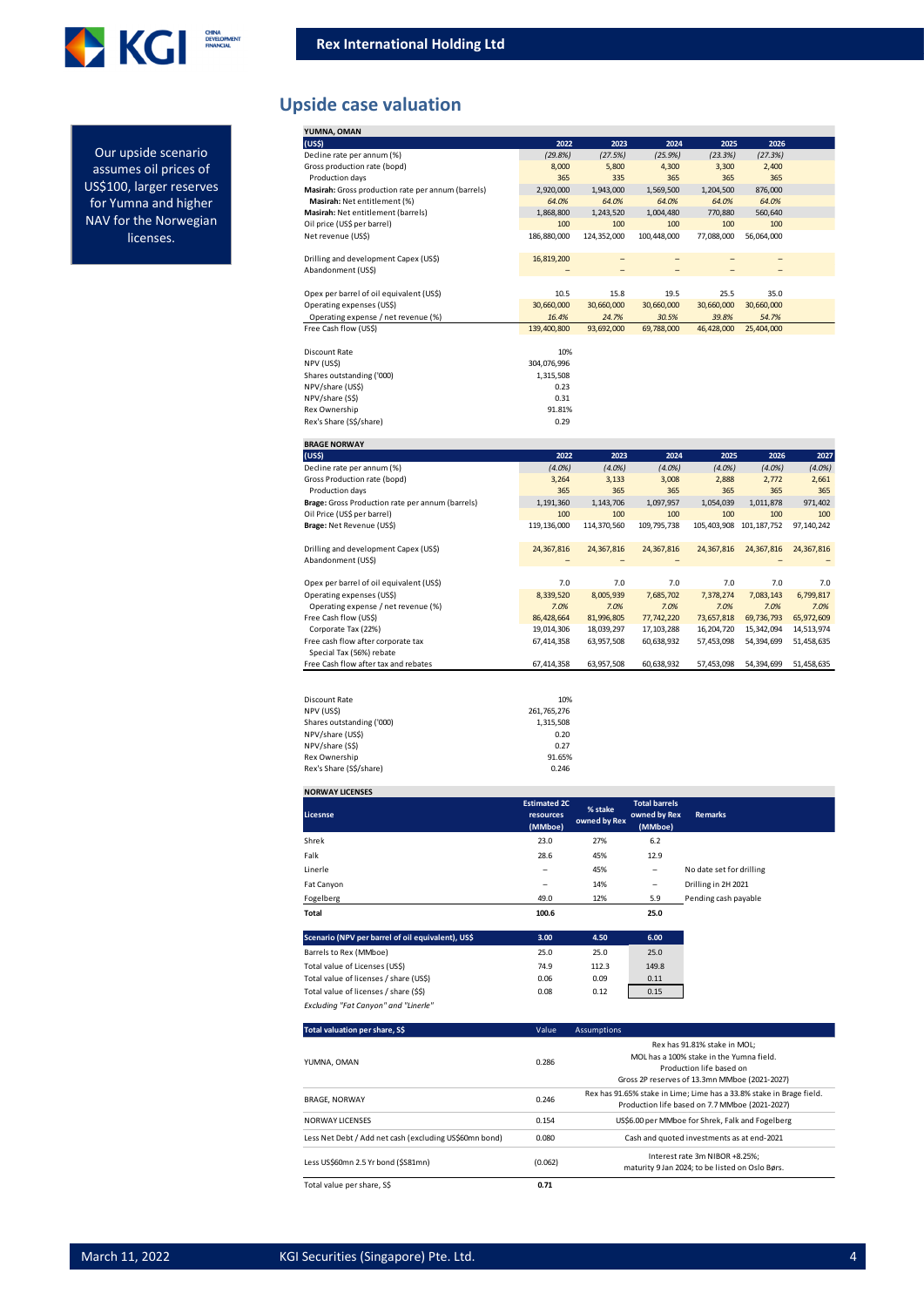

Our downside scenario assumes oil prices of US\$80, smaller reserves for Yumna and lower NAV for the Norwegian licenses.

### **Downside case valuation**

| YUMNA, OMAN                                        |               |            |      |      |      |      |
|----------------------------------------------------|---------------|------------|------|------|------|------|
| (US\$)                                             | 2022          | 2023       | 2024 | 2025 | 2026 | 2027 |
| Decline rate per annum (%)                         | (36.4%)       | (35.7%)    |      |      |      |      |
| Gross production rate (bopd)                       | 7,000         | 4,500      |      |      |      |      |
| Production days                                    | 335           | 365        |      |      |      |      |
| Masirah: Gross production rate per annum (barrels) | 2,345,000     | 1,642,500  |      |      |      | -    |
| Masirah: Net entitlement (%)                       | 64.0%         | 64.0%      |      |      |      |      |
| Masirah: Net entitlement (barrels)                 | 1,500,800     | 1,051,200  |      |      |      |      |
| Oil price (US\$ per barrel)                        | 80            | 80         |      |      |      |      |
| Net revenue (US\$)                                 | 120,064,000   | 84,096,000 |      |      |      |      |
|                                                    |               |            |      |      |      |      |
| Drilling and development Capex (US\$)              |               |            |      |      |      |      |
| Abandonment (US\$)                                 |               | 4,000,000  |      |      |      |      |
|                                                    |               |            |      |      |      |      |
| Opex per barrel of oil equivalent (US\$)           | 13.1          | 18.7       |      |      |      |      |
| Operating expenses (US\$)                          | 30,660,000    | 30,660,000 |      |      |      |      |
| Operating expense / net revenue (%)                | 25.5%         | 36.5%      |      |      |      |      |
| Free Cash flow (US\$)                              | 89,404,000    | 49,436,000 |      |      |      |      |
|                                                    |               |            |      |      |      |      |
| <b>Discount Rate</b>                               | 10%           |            |      |      |      |      |
| NPV (US\$)                                         | 122, 132, 562 |            |      |      |      |      |
| Shares outstanding ('000)                          | 1,315,508     |            |      |      |      |      |
| NPV/share (US\$)                                   | 0.09          |            |      |      |      |      |
| NPV/share (S\$)                                    | 0.13          |            |      |      |      |      |
| Rex Ownership                                      | 91.81%        |            |      |      |      |      |
| Rex's Share (S\$/share)                            | 0.12          |            |      |      |      |      |
|                                                    |               |            |      |      |      |      |

| <b>BRAGE NORWAY</b>                              |             |            |            |            |            |              |
|--------------------------------------------------|-------------|------------|------------|------------|------------|--------------|
| (US\$)                                           | 2022        | 2023       | 2024       | 2025       | 2026       | 2027         |
| Decline rate per annum (%)                       | $(4.0\%)$   | $(4.0\%)$  | $(4.0\%)$  | $(4.0\%)$  | $(4.0\%)$  | $(4.0\%)$    |
| Gross Production rate (bopd)                     | 3,264       | 3,133      | 3,008      | 2,888      | 2.772      | 2,661        |
| <b>Production days</b>                           | 365         | 365        | 365        | 365        | 365        | 365          |
| Brage: Gross Production rate per annum (barrels) | 1,191,360   | 1,143,706  | 1,097,957  | 1,054,039  | 1,011,878  | 971,402      |
| Oil Price (US\$ per barrel)                      | 80          | 80         | 80         | 80         | 80         | 80           |
| Brage: Net Revenue (US\$)                        | 95.308.800  | 91,496,448 | 87.836.590 | 84,323,126 | 80.950.201 | 77,712,193   |
| Drilling and development Capex (US\$)            | 24,367,816  | 24,367,816 | 24,367,816 | 24,367,816 | 24,367,816 | 24,367,816   |
| Abandonment (US\$)                               |             |            |            |            |            |              |
| Opex per barrel of oil equivalent (US\$)         | 7.0         | 7.0        | 7.0        | 7.0        | 7.0        | 7.0          |
| Operating expenses (US\$)                        | 8,339,520   | 8,005,939  | 7,685,702  | 7.378.274  | 7,083,143  | 6,799,817    |
| Operating expense / net revenue (%)              | 8.8%        | 8.8%       | 8.8%       | 8.8%       | 8.8%       | 8.8%         |
| Free Cash flow (US\$)                            | 62.601.464  | 59,122,693 | 55,783,072 | 52,577,037 | 49,499,243 | 46,544,560   |
| Corporate Tax (22%)                              | 13.772.322  | 13,006,992 | 12,272,276 | 11.566.948 | 10.889.833 | 10,239,803   |
| Free cash flow after corporate tax               | 48,829,142  | 46,115,700 | 43,510,796 | 41,010,089 | 38,609,409 | 36, 304, 757 |
| Special Tax (56%) rebate                         |             |            |            |            |            |              |
| Free Cash flow after tax and rebates             | 48,829,142  | 46,115,700 | 43,510,796 | 41,010,089 | 38,609,409 | 36,304,757   |
|                                                  |             |            |            |            |            |              |
| Discount Rate                                    | 10%         |            |            |            |            |              |
| NPV (US\$)                                       | 187,669,520 |            |            |            |            |              |
| Shares outstanding ('000)                        | 1.315.508   |            |            |            |            |              |

| NPV (US\$)                | 187.669.520 |
|---------------------------|-------------|
| Shares outstanding ('000) | 1.315.508   |
| NPV/share (US\$)          | 0.14        |
| NPV/share (S\$)           | 0.19        |
| Rex Ownership             | 91.65%      |
| Rex's Share (S\$/share)   | 0.177       |
|                           |             |
| <b>NORWAY LICENSES</b>    |             |

| Licesnse                                          | <b>Estimated 2C</b><br>resources<br>(MMboe) | % stake<br>owned by Rex | <b>Total barrels</b><br>owned by Rex<br>(MMboe) | <b>Remarks</b>           |  |
|---------------------------------------------------|---------------------------------------------|-------------------------|-------------------------------------------------|--------------------------|--|
| Shrek                                             | 23.0                                        | 27%                     | 6.2                                             |                          |  |
| Falk                                              | 28.6                                        | 45%                     | 12.9                                            |                          |  |
| Linerle                                           | -                                           | 45%                     | -                                               | No date set for drilling |  |
| Fat Canyon                                        | $\overline{\phantom{0}}$                    | 14%                     | $\overline{\phantom{0}}$                        | Drilling in 2H 2021      |  |
| Fogelberg                                         | 49.0                                        | 12%                     | 5.9                                             | Pending cash payable     |  |
| Total                                             | 100.6                                       |                         | 25.0                                            |                          |  |
| Scenario (NPV per barrel of oil equivalent), US\$ | 3.00                                        | 4.50                    | 6.00                                            |                          |  |
| Barrels to Rex (MMboe)                            | 25.0                                        | 25.0                    | 25.0                                            |                          |  |
| Total value of Licenses (US\$)                    | 74.9                                        | 112.3                   | 149.8                                           |                          |  |
| Total value of licenses / share (US\$)            | 0.06                                        | 0.09                    | 0.11                                            |                          |  |
| Total value of licenses / share (\$\$)            | 0.08                                        | 0.12                    | 0.15                                            |                          |  |
| Excluding "Fat Canyon" and "Linerle"              |                                             |                         |                                                 |                          |  |

| Total valuation per share, S\$                         | Value   | <b>Assumptions</b>                                                                |
|--------------------------------------------------------|---------|-----------------------------------------------------------------------------------|
|                                                        |         | Rex has 86.37% stake in MOL;                                                      |
| YUMNA, OMAN                                            | 0.115   | MOL has a 100% stake in the Yumna field.                                          |
|                                                        |         | Production life based on Gross 2P reserves                                        |
|                                                        |         | of 8.2mn MMboe (2021-2023)                                                        |
|                                                        |         | Rex has 91.65% stake in Lime; Lime has a 33.8% stake in Brage field.              |
| <b>BRAGE, NORWAY</b>                                   | 0.177   | Production life based on 7.7 MMboe (2021-2027)                                    |
| <b>NORWAY LICENSES</b>                                 | 0.077   | US\$3.00 per MMboe for Shrek, Falk and Fogelberg                                  |
| Less Net Debt / Add net cash (excluding US\$60mn bond) | 0.080   | Cash and quoted investments as at end-2021                                        |
| Less US\$60mn 2.5 Yr bond (\$S81mn)                    | (0.062) | Interest rate 3m NIBOR +8.25%; maturity 9 Jan 2024; to be listed on Oslo<br>Børs. |
| Total value per share, S\$                             | 0.39    |                                                                                   |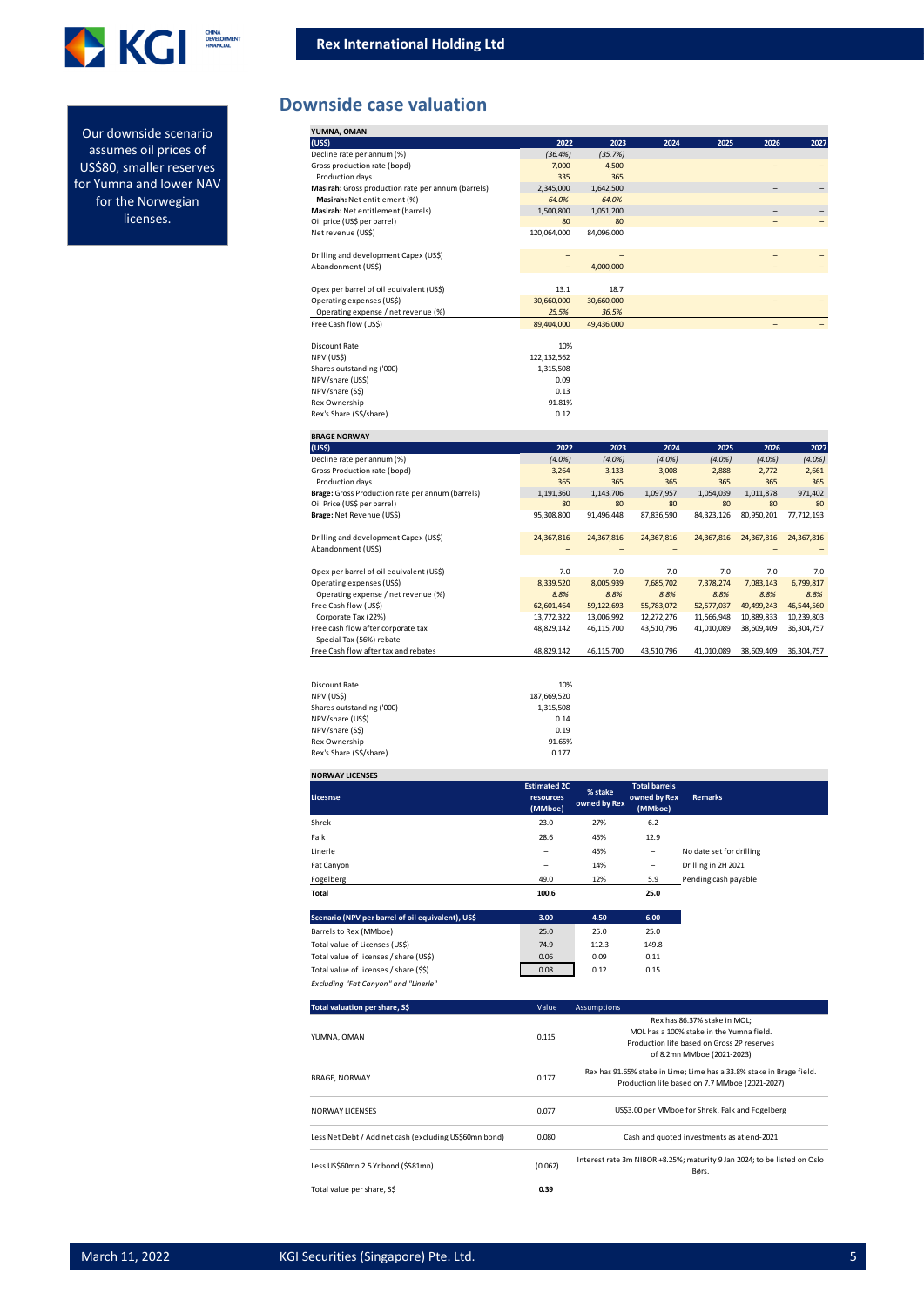

### **Peer comparison**

### **Balance sheet matters**

A key differentiating factor between Rex and other E&P independents is its strong balance sheet. Rex's balance sheet was net cash as at end-2021, a much stronger position compared to an average net gearing (net debt/equity) of 10% for international upstream O&G companies.

The most comparable peer among locally listed stocks is RH Petrogas (RHP SP). RHP is an E&P company with a focus on onshore developments in Sarawak, Malaysia and West Papua, Indonesia. RHP was also able to benefit from higher oil prices in 2021, reporting a PATMI of US\$23.6mn for the year compared to the US\$3.7mn losses in 2020.

RHP currently trades at 8.1x FY2022 P/E vs Rex's 5.7x historical and 3.1x forward P/E.

#### **Figure 1: Peer comparison**

| <b>BB</b> ticker                           | <b>Company Name</b>                            | <b>Last Price</b><br>$(local §)$ | Currency Adj.<br><b>Market Cap</b> |             | Dividend Yield (%)       | <b>Net Gearing</b><br>(%) |                          | P/E(x)                   | P/B(x)            | <b>6M</b> Average<br><b>Daily Trading</b><br>Volume | Price<br>Performance |
|--------------------------------------------|------------------------------------------------|----------------------------------|------------------------------------|-------------|--------------------------|---------------------------|--------------------------|--------------------------|-------------------|-----------------------------------------------------|----------------------|
|                                            |                                                |                                  | (US\$m)                            | <b>FY20</b> | <b>FY21F</b>             |                           | <b>12M</b>               | Forward                  | <b>Historical</b> | (Local \$)                                          | (YTD)                |
| <b>REXI SP</b>                             | <b>REX INTERNATIONAL HOLDING</b>               | SGD 0.39                         | 374                                | 0.0         |                          | $-15.4$                   | <b>NA</b>                | 5.7                      | 1.6               | 7,766                                               | 27.9                 |
| Singapore Exploration and Production (E&P) |                                                |                                  |                                    |             |                          |                           |                          |                          |                   |                                                     |                      |
| <b>RHP SP</b>                              | RH PETROGAS LTD                                | SGD 0.35                         | 214                                | 0.0         | L.                       | $-86.9$                   | 8.1                      | L.                       | 4.8               | 3,579                                               | 114.7                |
| <b>ITRR SP</b>                             | <b>INTERRA RESOURCES LTD</b>                   | SGD 0.05                         | 24                                 | 0.0         |                          | $-12.7$                   | 9.5                      | ÷,                       | 0.7               | 132                                                 | 16.3                 |
| <b>Singapore Oil &amp; Gas Services</b>    |                                                |                                  |                                    |             |                          |                           |                          |                          |                   |                                                     |                      |
| <b>CVL SP</b>                              | <b>CIVMEC LTD</b>                              | SGD 0.65                         | 240                                | 1.6         | 3.5                      | 22.8                      | 7.7                      | 8.1                      | 1.1               | 196                                                 | $-2.3$               |
| <b>CSE SP</b>                              | <b>CSE GLOBAL LTD</b>                          | SGD 0.47                         | 177                                | 5.6         | 6.0                      | 37.7                      | 16.0                     | 12.1                     | 1.3               | 203                                                 | $-5.1$               |
| MMT SP                                     | MERMAID MARITIME PCL                           | SGD 0.08                         | 83                                 | 0.0         | $\sim$                   | 25.5                      | $\blacksquare$           | $\omega$                 | 0.5               | 227                                                 | 6.7                  |
| <b>DMHL SP</b>                             | DYNA-MAC HOLDINGS LTD                          | SGD 0.10                         | 72                                 | 0.0         | ٠                        | $-251.8$                  | 17.9                     | $\overline{\phantom{a}}$ | 3.1               | 96                                                  | 4.4                  |
| NRD SP                                     | NORDIC GROUP LTD                               | SGD 0.41                         | 116                                | 3.4         | $\overline{\phantom{a}}$ | $-12.0$                   | 14.0                     | $\overline{\phantom{a}}$ | 1.6               | 31                                                  | $-1.2$               |
|                                            | International Exploration and Production (E&P) |                                  |                                    |             |                          |                           |                          |                          |                   |                                                     |                      |
| COP US                                     | <b>CONOCOPHILLIPS</b>                          | USD 96.21                        | 125,027                            | 2.7         | 2.1                      | 33.3                      | 16.0                     | 10.4                     | 2.1               | 698,542                                             | 33.3                 |
| EOG US                                     | <b>EOG RESOURCES INC</b>                       | USD 113.77                       | 66,603                             | 5.6         | 3.7                      | 3.1                       | 13.0                     | 9.8                      | 2.3               | 433,181                                             | 28.1                 |
| MPC US                                     | MARATHON PETROLEUM CORP                        | USD 75.43                        | 42,133                             | 3.6         | 3.1                      | 47.8                      | 33.0                     | 15.5                     | 1.4               | 448,635                                             | 17.9                 |
| HES US                                     | <b>HESS CORP</b>                               | USD 96.70                        | 29,952                             | 1.4         | 1.3                      | 91.5                      | 45.1                     | 17.8                     | 3.6               | 216,915                                             | 30.6                 |
| AKRBP NO                                   | AKER BP ASA                                    | NOK 308.30                       | 12,417                             | 5.4         | 5.5                      | 74.4                      | 14.6                     | 10.3                     | 4.7               | 417,079                                             | 13.5                 |
| LUNE SS                                    | <b>LUNDIN ENERGY AB</b>                        | SEK 383.60                       | 11,301                             | 4.5         | 5.2                      | ÷                         | 30.4                     | 10.8                     |                   | 338,374                                             | 18.2                 |
| <b>HBRLN</b>                               | <b>HARBOUR ENERGY PLC</b>                      | GBp 400.20                       | 4,880                              | 0.0         | 1.8                      | ÷,                        |                          | 9.2                      |                   | 799,248                                             | 13.1                 |
| <b>ENOG LN</b>                             | <b>ENERGEAN PLC</b>                            | GBp 1042.00                      | 2,438                              | 0.0         | 0.0                      | 107.8                     |                          | $\sim$                   | 1.9               | 172,329                                             | 21.9                 |
| <b>CNELN</b>                               | <b>CAPRICORN ENERGY PLC</b>                    | GBp 196.10                       | 1,279                              | 0.0         | 23.0                     | $-12.2$                   | 1.5                      | 43.1                     | 0.7               | 347,676                                             | 4.1                  |
| <b>ENQLN</b>                               | <b>ENQUEST PLC</b>                             | GBp 25.60                        | 636                                | 0.0         | $\overline{\phantom{a}}$ | ÷,                        | $\sim$                   | 5.2                      | $\sim$            | 97,228                                              | 36.8                 |
| SQZ LN                                     | <b>SERICA ENERGY PLC</b>                       | GBp 335.00                       | 1,190                              | 3.0         | 1.1                      | 6.5                       |                          | 3.6                      | 1.5               | 266,004                                             | 39.0                 |
|                                            | International Oil Companies (IOC)              |                                  |                                    |             |                          |                           |                          |                          |                   |                                                     |                      |
| XOM US                                     | <b>EXXON MOBIL CORP</b>                        | USD 82.79                        | 350,499                            | 5.7         | 4.3                      | 26.2                      | 15.6                     | 11.3                     | 1.5               | 1,782,227                                           | 35.3                 |
| CVX US                                     | <b>CHEVRON CORP</b>                            | USD 166.27                       | 323,820                            | 4.5         | 3.4                      | 20.9                      | 19.3                     | 13.9                     | 1.6               | 1,677,055                                           | 41.7                 |
| SHELL NA                                   | SHELL PLC                                      | EUR 23.78                        | 199,237                            | $\sim$      | 3.8                      | 29.7                      | $\overline{\phantom{a}}$ | 6.4                      |                   | 291,477                                             | 23.1                 |
| 857 HK                                     | PETROCHINA CO LTD-H                            | HKD 4.01                         | 155,781                            | 4.3         | 7.8                      | 25.8                      | 7.1                      | 6.4                      | 0.3               | 477,237                                             | 15.6                 |
| BP/LN                                      | <b>BP PLC</b>                                  | GBp 368.40                       | 94,471                             | 4.8         | 4.6                      | 42.5                      | 13.0                     | $6.2$                    | 1.2               | 16,790,600                                          | 11.5                 |
| <b>EQNR NO</b>                             | <b>EQUINOR ASA</b>                             | NOK 298.75                       | 108,849                            | 2.7         | 4.2                      | $-6.4$                    | 12.7                     | 8.5                      | 2.2               | 1,114,831                                           | 26.6                 |
| ENI IM                                     | <b>ENI SPA</b>                                 | EUR 13.44                        | 53,583                             | 7.0         | 6.9                      | 31.8                      | 8.0                      | 7.1                      | 1.0               | 226,774                                             | 10.0                 |
| <b>REP SM</b>                              | <b>REPSOL SA</b>                               | EUR 11.90                        | 20,101                             | 5.7         | 5.3                      | 33.2                      | 7.2                      | 5.7                      | 0.8               | 112,386                                             | 14.0                 |

*Source: Bloomberg, KGI Research*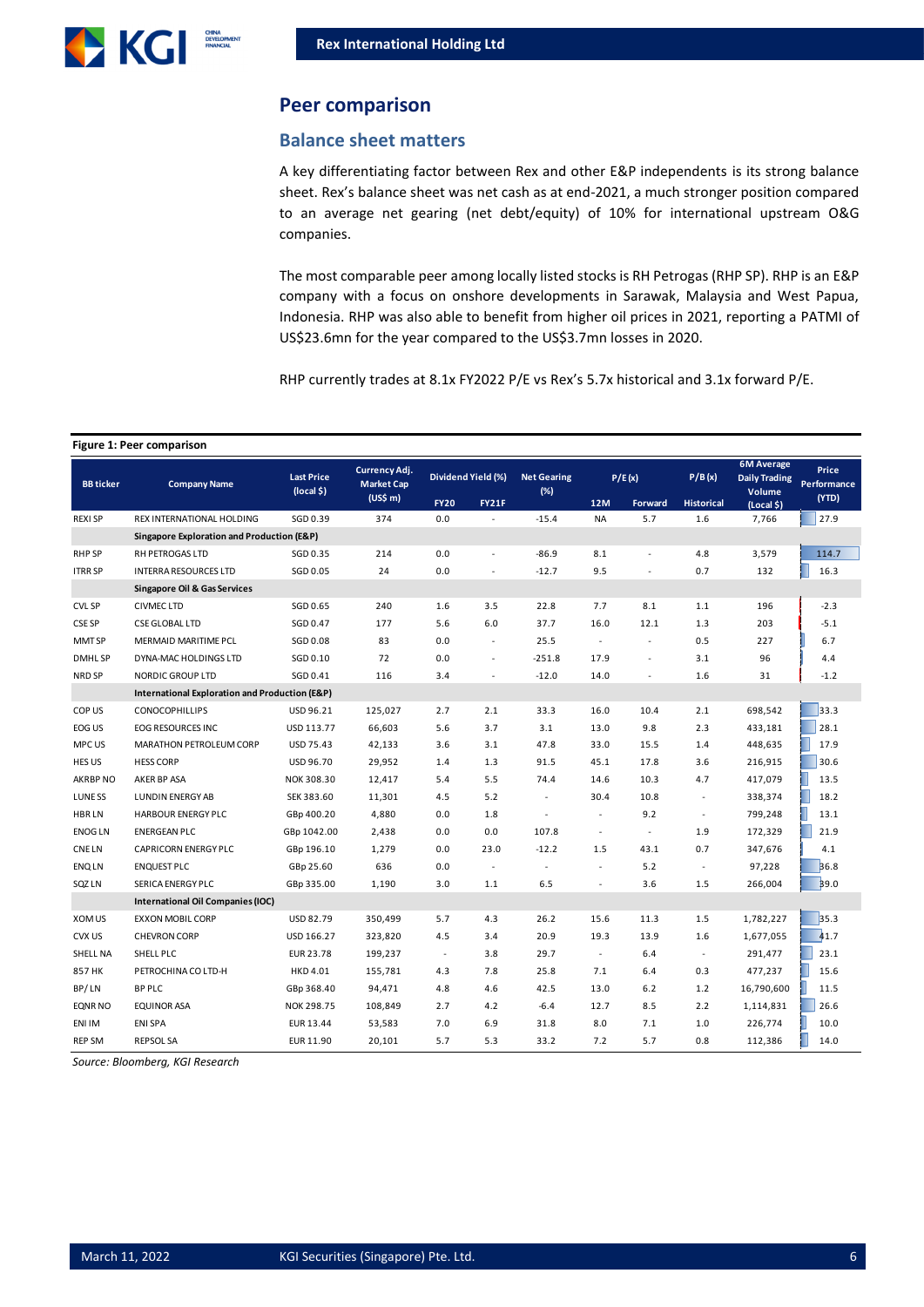

### **Shareholders – Alignment of interest**

Rex has an experienced management team whose interests align with minority shareholders. Management who are also shareholders accounts for 42% of the total outstanding shares.

The two largest shareholders, Dr. Karl Lidgren and Hans Lidgren, each has a 17.2% stake / combined deemed interest of 34.71% in Rex. The two of them are brothers whom, since the 1980s, have utilized satellite altimeter data in oil exploration activities which enabled major oil and gas findings.



*Source: Company data, KGI Research*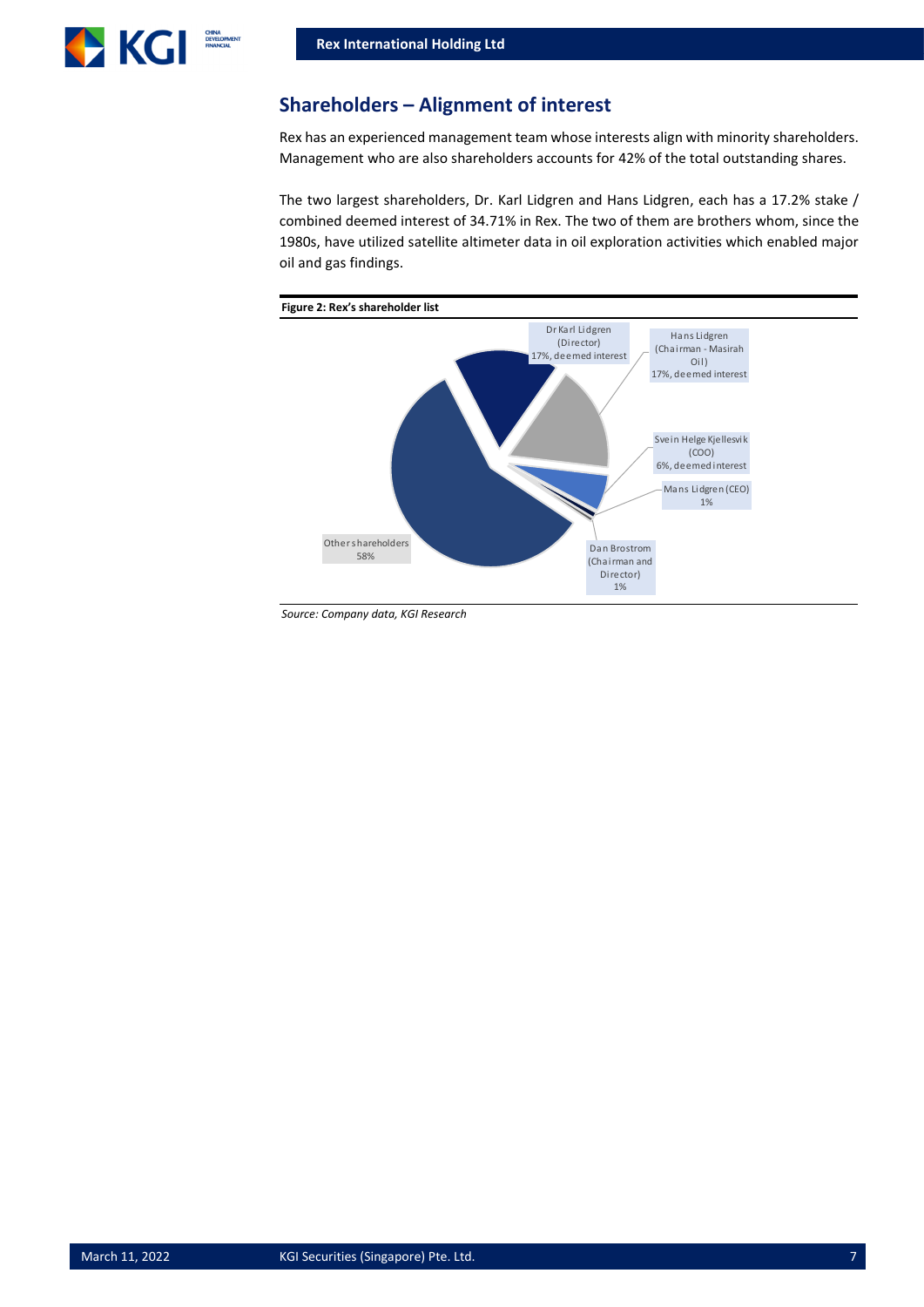

### **Business summary**

Rex has two oil producing fields. The fields are located offshore Oman and Norway. In addition, Rex is an active explorer in the Norwegian continental shelf, having amassed more than 10 licenses, including 3 discovery assets with commercial development potential.



**NORWAY OMAN**

Business in Norway is conducted through Rex's 91.65% owned Lime Petroleum AS (LPA). LPA is an Oslo-based pre-qualified oil exploration company established in 2012, with a portfolio of licences focusing on mature areas close to existing oil and gas infrastructure in the Norwegian Continental Shelf.

LPA's key asset is the 33.8% stake in the oil producing Brage Field, located in the northern part of the North Sea. The Brage Field operates in water depth of 140 metres, and according to the Norwegian Petroleum Directorate, produced gross 3.14 MMboe in 2021. Net 2P reserves of about 7.3 MMboe from the Brage Field will also be added to LPA's current attributable 2C Contingent Resources of 27.7 MMboe.

Rex's business in Oman is conducted through its 86.37% owned Masirah Oil Ltd (MOL). MOL's key asset is the 100%-owned Block 50 concession in Oman.

MOL's key asset is the oil producing Yumna Field. The Yumna Field lies within the Block 50 licence located on the eastern coast of the Sultanate of Oman, in a water depth of some 30 metres and as of 31 December 2021, had produced 5.772 MMstb of oil. The licence is 100% owned and operated by MOL. The Yumna Field is the first discovery in Block 50 Oman and is located in the Masirah Graben geological feature.



*Source: Company, KGI Research*